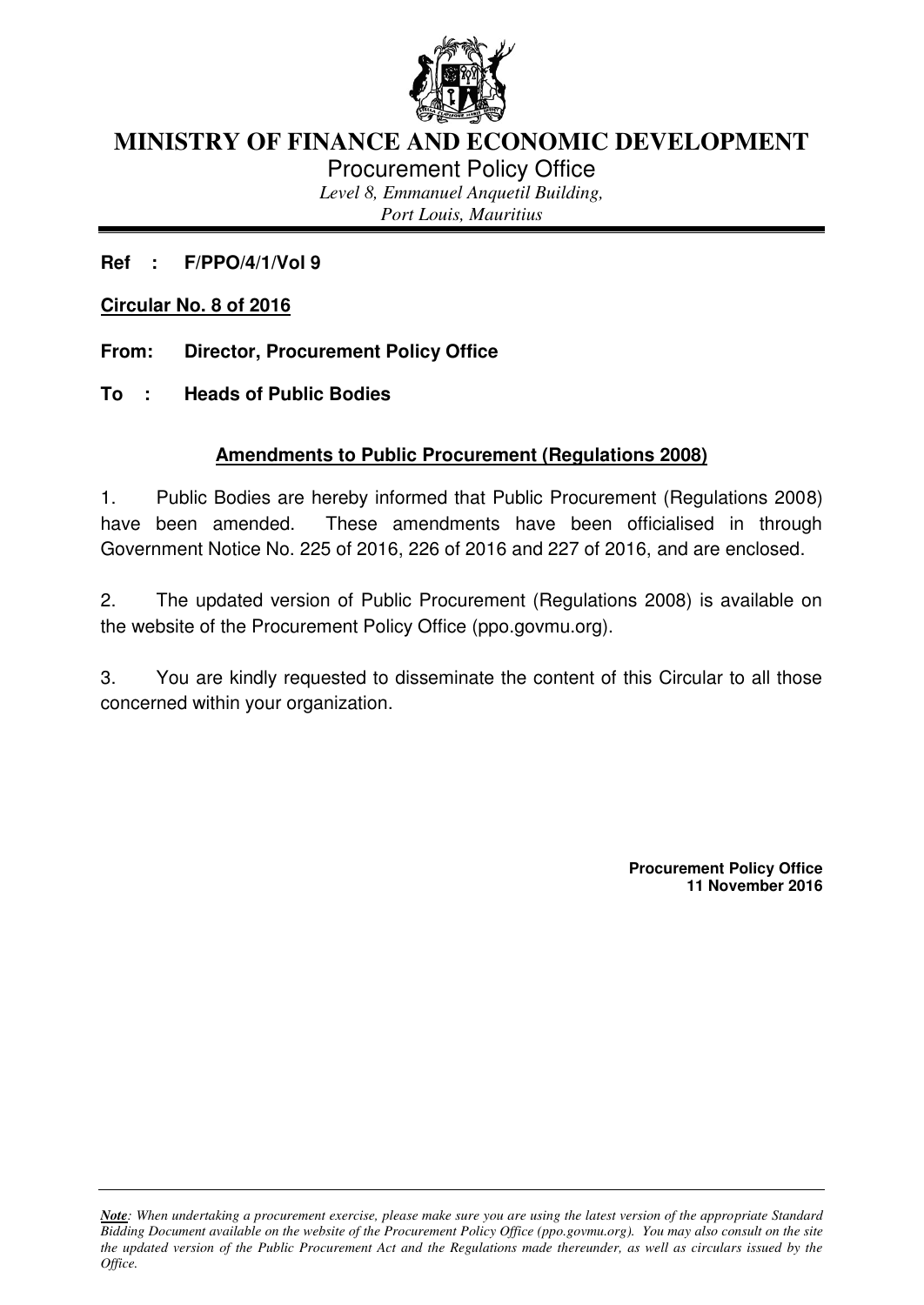*Government Notice No. 225 of 2016*

#### **THE PUBLIC PROCUREMENT ACT**

## **Regulations made by the Minister, on the recommendation of the Policy Ofice, under sections 39(1)(f) and 61 of the Public Procurement Act**

**1.** These regulations may be cited as the Public Procurement (Cancellation of Bidding Process) Regulations 2016.

**2.** For the purpose of section 39(1)(f) of the Act, a public body may cancel a bidding process where it is determined that due to technical problems of the e-procurement system which are outside the control of bidders, a bidder is unable to submit bids and prejudice will be caused to bidders if the bidding process continues.

 Made by the Minister, on the recommendation of the Policy Ofice, on 31 October 2016.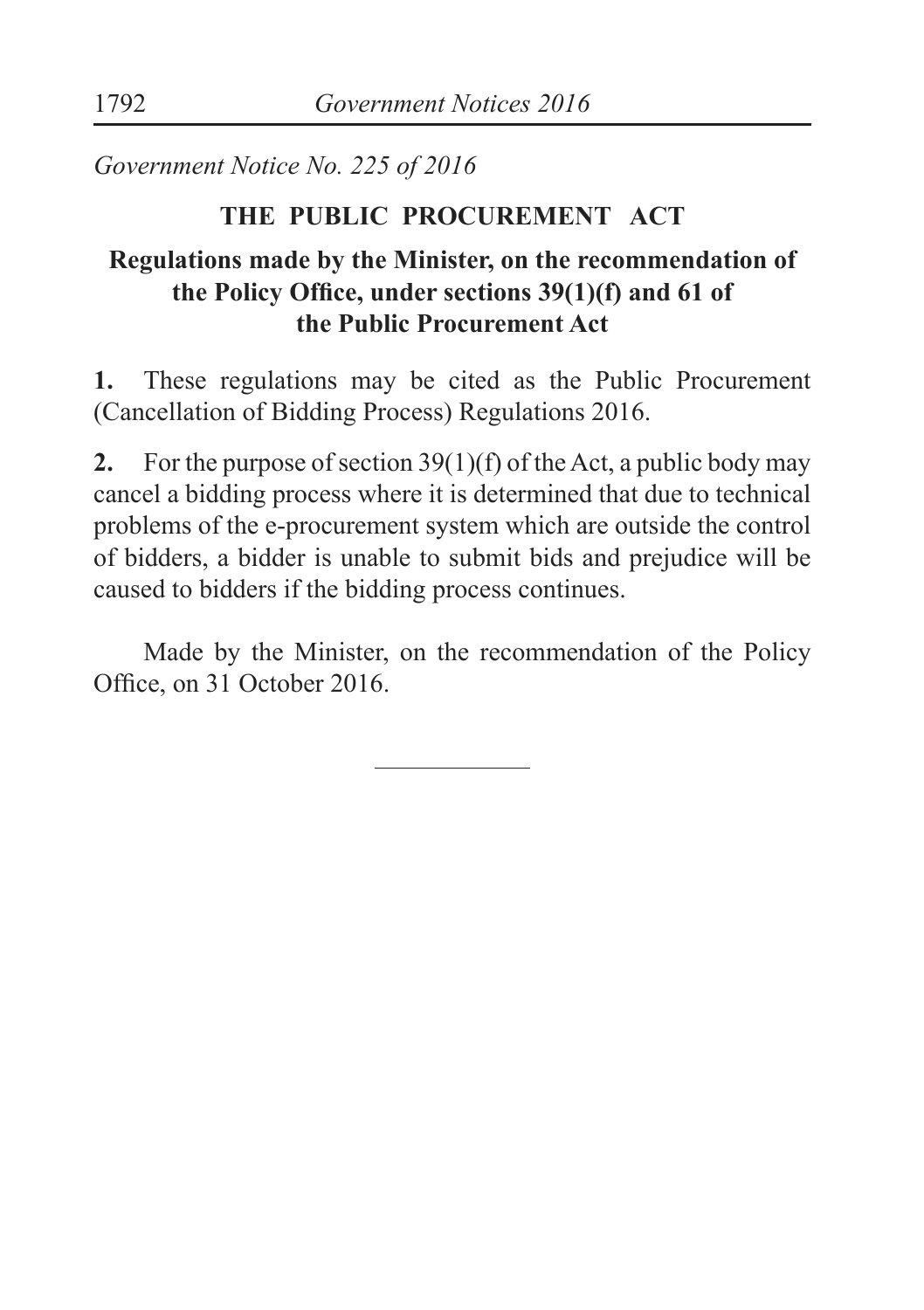*Government Notice No. 226 of 2016*

#### **THE PUBLIC PROCUREMENT ACT**

### **Regulations made by the Minister, on the recommendation of the Policy Office, under sections 26A and 61 of the Public Procurement Act**

**1.** These regulations may be cited as the Public Procurement (Electronic Bidding System) (Amendment) Regulations 2016.

**2.** In these regulations –

"principal regulations" means the Public Procurement (Electronic Bidding System) Regulations 2015.

**3.** Regulation 4 of the principal regulations is amended by revoking paragraph (2) and replacing it by the following paragraph –

- (2) The CRB shall
	- (a) deal with the registration of suppliers; and
	- (b) keep and maintain an updated register of suppliers.

 Made by the Minister, on the recommendation of the Policy Ofice, on 31 October 2016.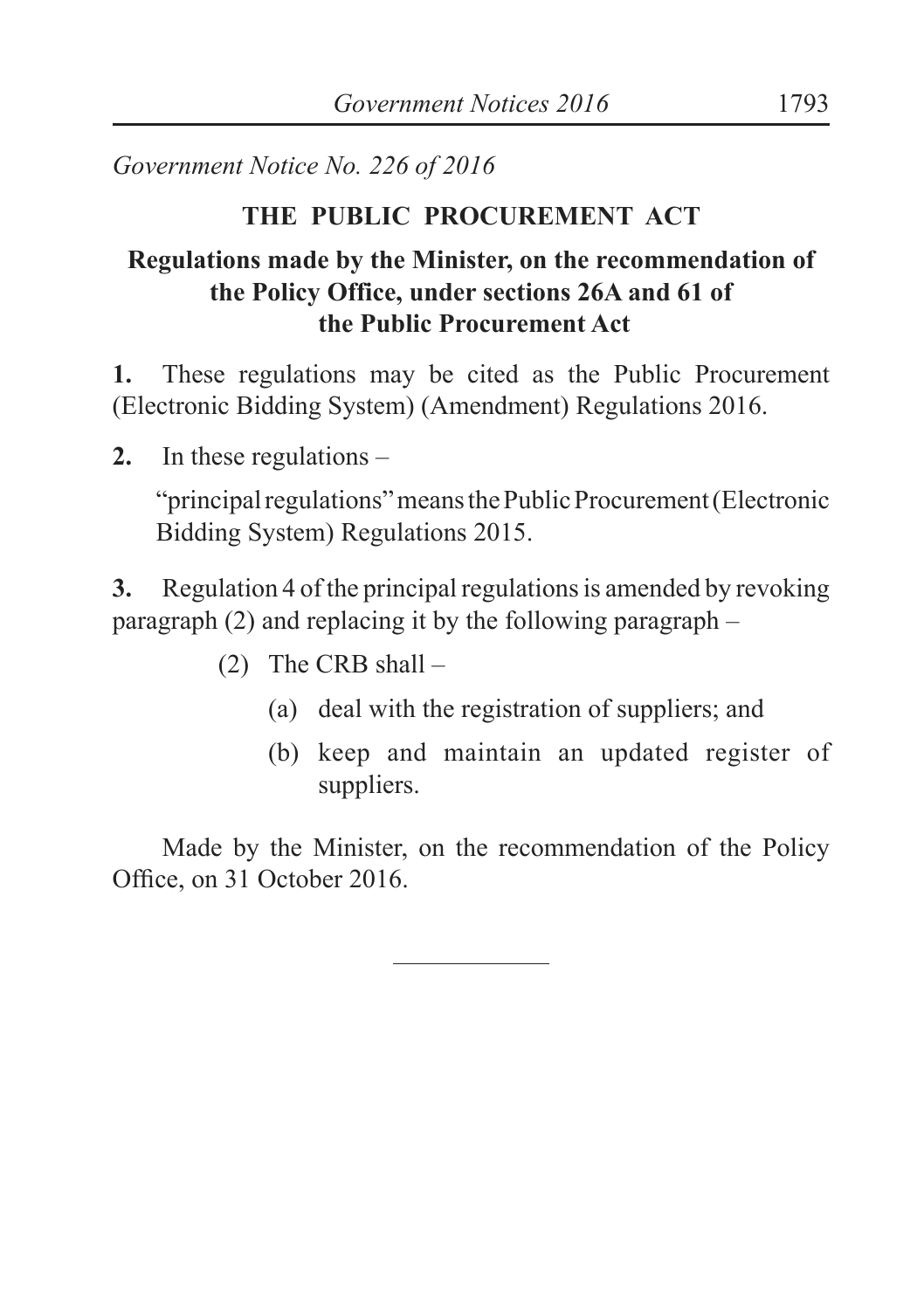*Government Notice No. 227 of 2016*

#### **THE PUBLIC PROCUREMENT ACT**

## **Regulations made by the Minister, on the recommendation of the Policy Ofice, under section 61 of the Public Procurement Act**

**1.** These regulations may be cited as the Public Procurement (Amendment) Regulations 2016.

**2.** In these regulations –

"principal regulations" means the Public Procurement Regulations 2008.

- **3.** The principal regulations are amended
	- (a) in regulation  $31 -$ 
		- (i) by revoking paragraph (1);
		- (ii) in paragraph (2), by deleting the words "is in the public interest" and replacing them by the words "may be made":
	- (b) by inserting, after regulation 67, the following new regulation –

#### **67A. Variation and amendment of contracts**

 For the purpose of section 46(4A) of the Act, any variation, adjustment and amendment to a major contract shall require the approval of the Board where the increase in contract value is at least **–** 

 (a) 10 million rupees in respect of a contract not exceeding 100 million rupees;